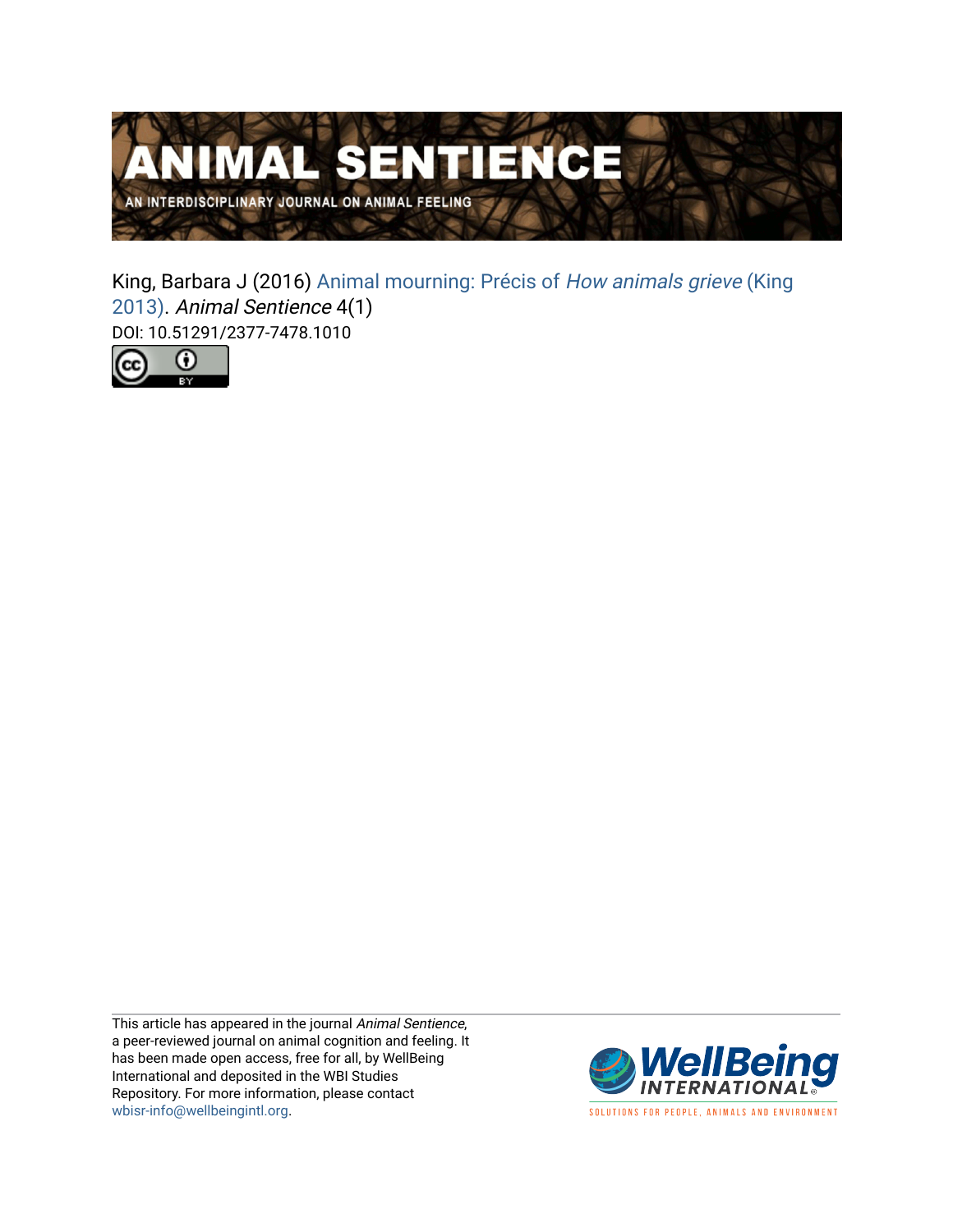**Multiple Book Review**: *Animal Sentience* publishes [multiple reviews](http://users.ecs.soton.ac.uk/harnad/Temp/Kata/bbs.editorial.html) of selected books whose Précis is published in the journal along with the reviews and the author's response(s). Most of the multiple book reviews are invited individually by the Editor but freely submitted reviews of the selected books whose Précis has appeared can also be considered for publication. Books can also be nominated and reviewers can be proposed by writing to the Editor.

**Instructions:** <http://animalstudiesrepository.org/animsent/guidelines.html>

[**Editorial Note:** Multiple invited reviews of this book will be appearing in upcoming issues of *Animal Sentience*, together with the author's Response.]

# **Animal mourning**

Précis of *How animals grieve* (King 2013)

**Barbara J. King** Department of Anthropology College of William & Mary

**Abstract**: When an animal dies, that individual's mate, relatives, or friends may express grief. Changes in the survivor's patterns of social behavior, eating, sleeping, and/or of expression of affect are the key criteria for defining grief. Based on this understanding of grief, it is not only big-brained mammals like elephants, apes, and cetaceans who can be said to mourn, but also a wide variety of other animals, including domestic companions like cats, dogs, and rabbits; horses and farm animals; and some birds. With keen attention placed on seeking where grief is found to occur and where it is absent in wild and captive animal populations, scientists and others interested in animal emotion and animal minds can build up a database that answers questions about patterns of grief in the animal kingdom. The expression of grief is expected to be highly variable in individuals within populations, based on an animal's ontogeny, personality, and relationship to the deceased. Human grief may be unique in our species' ability to anticipate death and to consider its meaning across time and space, and yet such hypothesized species-specific features do not imply a more profound emotional experience in humans compared to other animals. This new knowledge of the depth of animals' capacity for grief invites novel exploration of animal-welfare issues including the use of animals in factory farming, entertainment, and biomedicine.

**Keywords:** grief, mourning, love, emotion



**Barbara J. King biking@wm.edu, Chancellor Professor of** Anthropology at the College of William and Mary, writes and speaks about animal thinking, feeling, and welfare. Her article, "When Animals Mourn," in *Scientific American* was included in the 2014 anthology *The Best American Science and Nature Writing*. King writes weekly for NPR's *13.7 Cosmos and Culture blog.* Her next book, *Animals We Eat*, is forthcoming. [http://www.barbarajking.com](http://www.barbarajking.com/)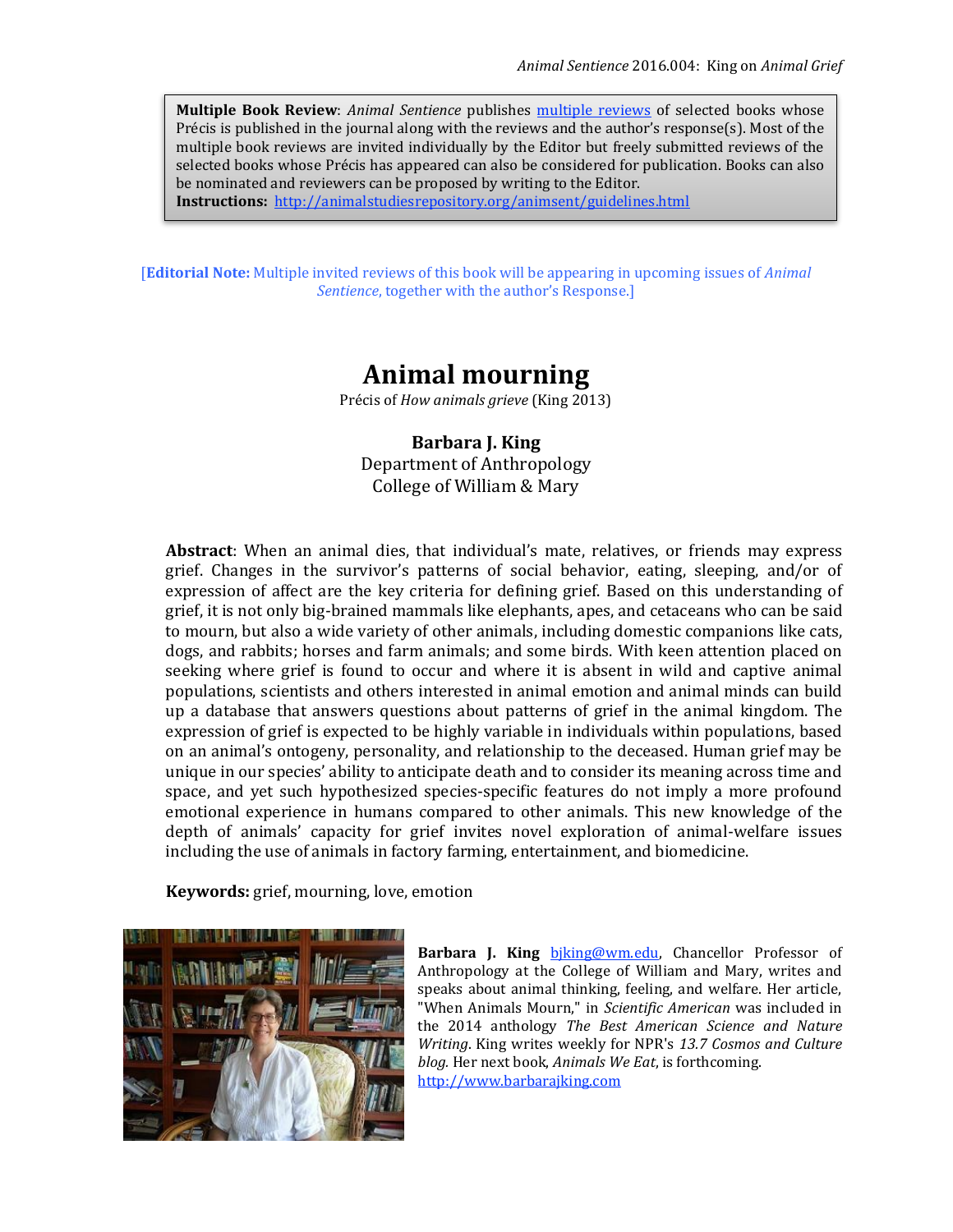Two Mulard ducks, Harper and Kohl, were rescued in 2006 from a foie gras factory in New York and brought to Farm Sanctuary. Frightened of people and suffering from hepatic lipidosis as a result of the force-feeding they had experienced, the birds upon arrival were in bad shape emotionally and physically. Harper was blind in one eye, and Kohl's legs were awry because fractures in them had gone untreated.

As they gradually began to recover at the sanctuary, the two birds became inseparable. For four years, they spent a good deal of time together, to the exclusion of other ducks. Then Kohl's condition began to deteriorate; when he could no longer walk, sanctuary staff prepared to euthanize him. Believing that the opportunity could only help Harper, the staff carried out the procedure in a barn where Harper could see what was going on. When the procedure concluded, Harper at first prodded his motionless friend, but soon lay down next to Kohl and placed his own head and neck over Kohl's. There he stayed, with the body, for some hours.

Harper was never really the same after that. Some days he would venture to the small pond where he had relaxed with Kohl. Again exhibiting heightened nervousness around people, he never chose to bond with another duck. In two months, Harper died.

The goal of *How Animals Grieve* (hereafter *HAG)* was to collect and critically analyze case studies like this one of response to death in animals, some taken from the peer-reviewed science literature and others from reports by observers at sanctuaries, zoos, and homes. Four sets of key conclusions about animal emotions and animal minds serve as a way to summarize *HAG.* 

## **Recognizing the Presence of Grief**

Grief is best defined by comparing the behavior exhibited by survivors after the death of a relative, friend, or mate with the behaviors they exhibited before that death. Significant alterations in patterns of social behavior, eating, sleeping, and/or of expression of emotional affect are the key criteria, and they should persist for hours, days, or weeks. This definition depends on a human observer's familiarity with the daily routines and communicatory signaling of the individual surviving animal. This calls into question the reliability and interpretability of cursory reports (including but not limited to those in the popular media) based on an hour's observation or even just a photograph taken following a death and purported to demonstrate grief. Before-and-after analyses of stress hormones may also be used to measure grief, though *HAG* takes the position that invasive biological markers must always be analyzed in the context of before-and-after observational data.

This definition, one that focuses on the visible expression of grief measured against a baseline of behavior, helps to counter charges of anthropomorphism that may be brought to bear upon claims of animal emotion and animal thinking. In the case of Harper and Kohl, skeptics might point out that we don't have, and indeed could not possibly have, evidence that Harper understands the finality of what happened to his friend. Couldn't Harper's social withdrawal be explained by the general changes in his day-to-day routine? Perhaps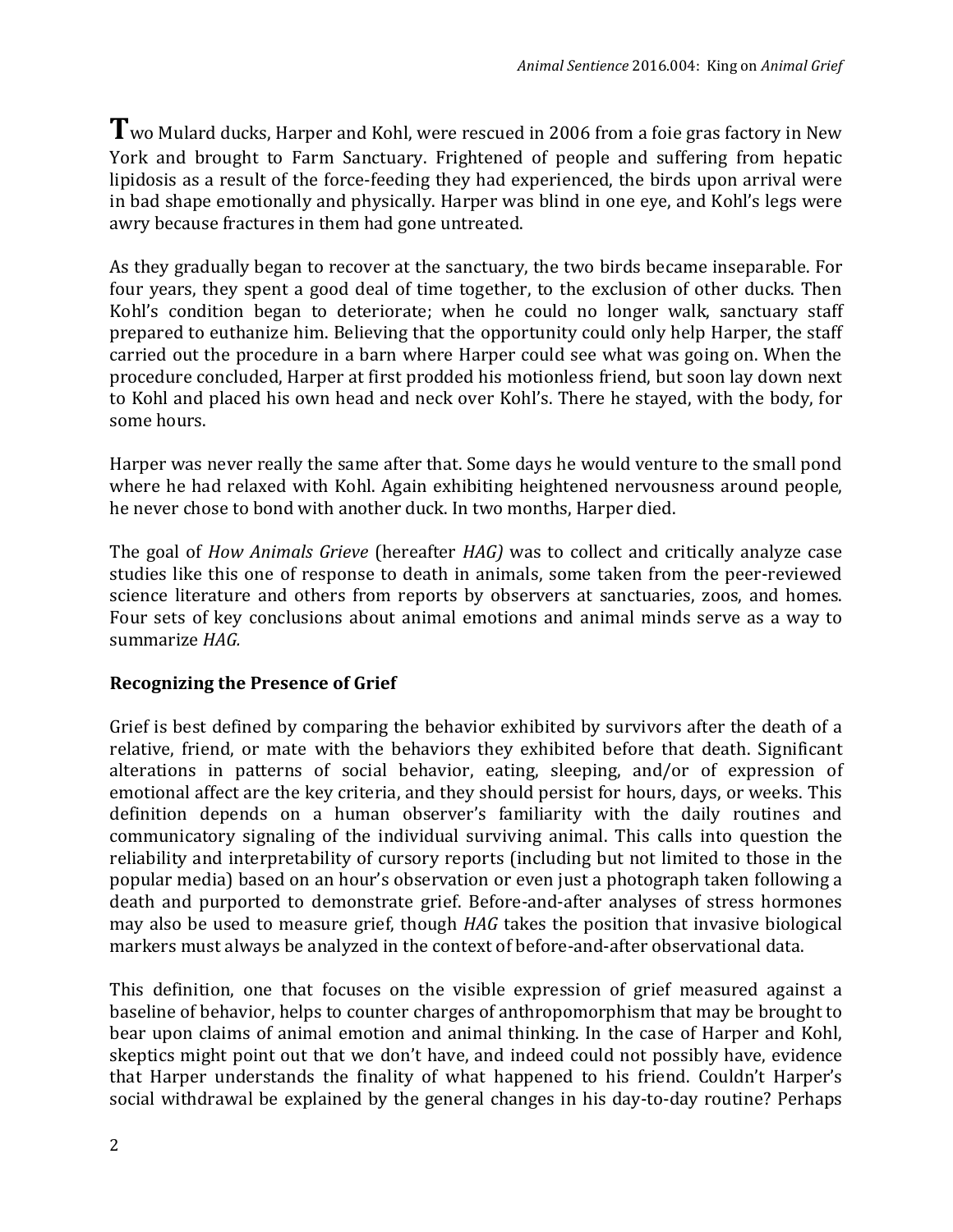he felt disrupted and distressed, but how would we ever know for sure if that disruption and distress was connected to Kohl's death specifically?

Questions like these remind us that we should always seek and give consideration to alternative hypotheses to felt grief (a point that will be taken up again below). The approach in *HAG,* however, is based on two principles. First, cognitive awareness of death and its finality, for example a capacity for distinguishing long-term separation from death, need not be a prerequisite for mourning. Second, we should avoid invoking a priori a double standard when shifting from a consideration of human grief to the grief of other animals. When observing or interacting with humans who exhibit new signs of depression or distress in the wake of the death of a relative, mate, or friend with whom they spent time and with whom they expressed affection or love, we accept that the most likely explanation involves grief. On occasion, that interpretation may be wrong, because for a host of reasons both cultural and individual, not every death evokes feelings of loss and mourning in surviving humans. *HAG* takes the position, though, that when applied to sentient beings in intimate social connection, the grief interpretation is unlikely to be wrong very often and, on balance, will yield more benefits (including new hypotheses to test) than costs.

### **Recognizing the Absence of Grief**

Research carried out for *HAG* uncovered credible instances of grief in animals as diverse as elephants, chimpanzees, dolphins, house cats, rabbits, dogs, and birds. The degree to which the available evidence fit *HAG*'s definition varied, and so in turn, the strength of the conclusion that grief exists also varies. Elephants are at present the gold standard in animal grief studies, in part because two long-term elephant-behavior projects in Kenya furnished us with examples. At Samburu National Park, for instance, when the elephant matriarch Eleanor was dying, and then when she died, elephants of five different families including her own carried out behaviors of concern or distress, ranging from attempts to right her collapse to rocking in distress over her body.

As noted earlier, alternative hypotheses should be considered and part of the goal of *HAG* was to determine when expressed grief was *absent.* Corpse-carrying by mothers when their infants have died is a practice found among nonhuman primates, including chimpanzees and baboons, and cetaceans, where the behavior may include keeping infants afloat in the water or carrying them on one's back. In some cases, the mother significantly altered her routine in ways consonant with *HAG*'s definition of grief, but in other cases, it appeared that she did not. Among the described cases of infant corpse-carrying, no convincing evidence exists that baboons in Ethiopia or Botswana populations expressed grief: these females continued their daily routines even while holding near-mummified bodies of their infants with one arm. A gelada baboon at Guassa, Ethiopia, proceeded to mate while holding her dead infant. The conclusion in *HAG* is not that that the female felt no grief, but rather that the female's behavior falls outside the definition of grief. Especially in the wild, natural selection may work against the *visible expression* of grief, since any of the alterations to an animal's routine may make the animal more vulnerable to predation or other lethal aggression.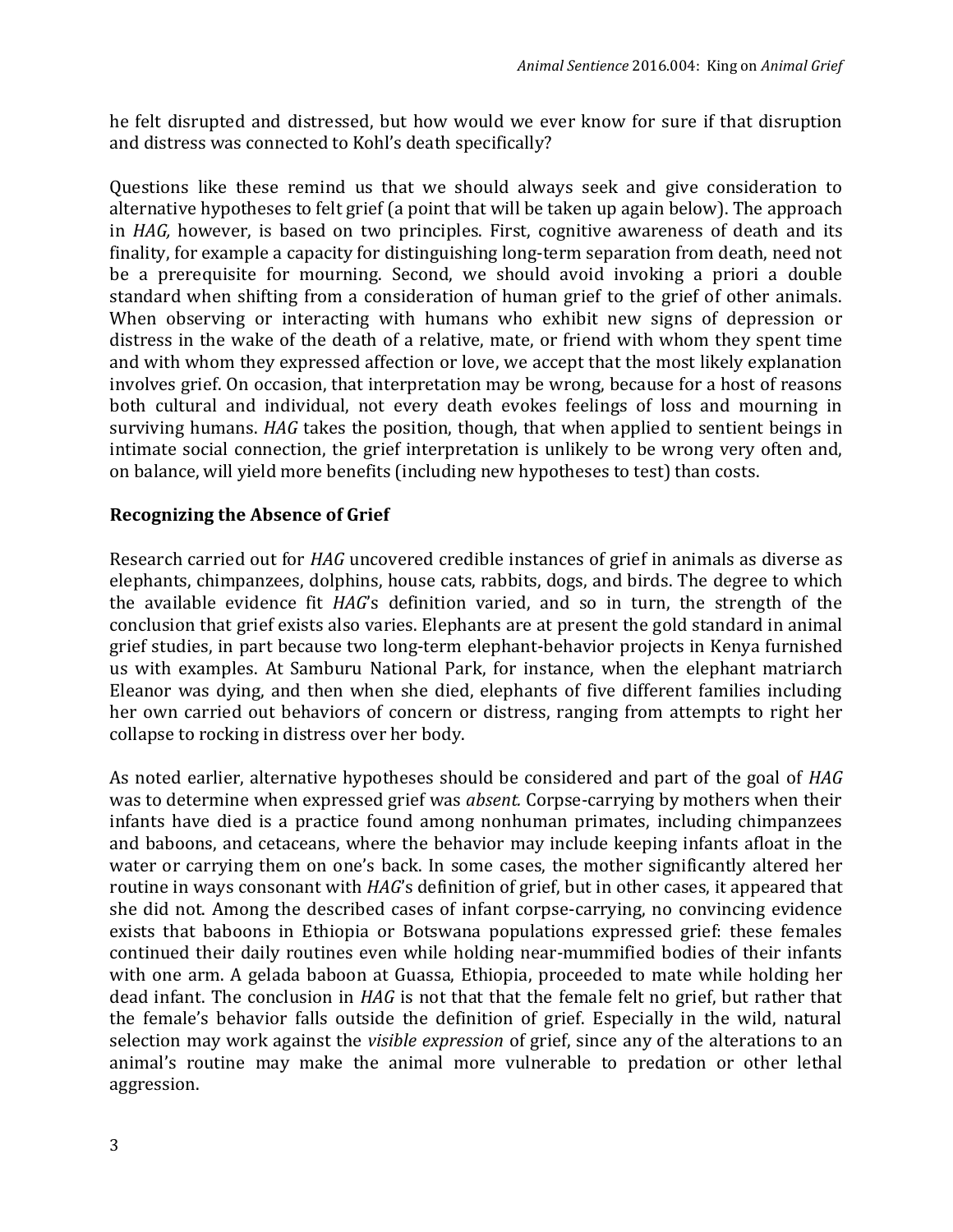It's too early in the study of animal grief to understand patterns of grief well enough to predict (by species, population, or individual) when it is or is not likely to occur. Right now we have broad predictions, such as these two: intensely social species will tend toward grief responses more than largely solitary ones. Individuals in species with a capacity for grief will exhibit that grief according to a complex mix of ontogeny and personality as well as the nature of the relationship with the deceased. Because the field of animal thanatology is just beginning, scientists and others interested in animal emotion are encouraged to record (on film, ideally, over days) responses of diverse animals living in diverse habitats to naturallyoccurring deaths of relatives, friends, or mates.

### **How Is Human Mourning Different?**

Even while avoiding the unwarranted excesses of a perspective steeped in human exceptionalism, *HAG* aims to suggest features of grief that may be unique to humans. Hypotheses about human uniqueness are ripe for falsification by observational animalbehavior research in the future, and at the same time, it makes good evolutionary sense to expect unique aspects of human grief. Elephants may show a generalized response to grief beyond the immediate family — as we saw from Samburu when five different families responded to Eleanor's dying and death — but in *HAG* there is no report of animals' awareness of or response to death beyond the immediate time and space.

By contrast, humans mourn others of our kind whom we have never met personally and who may live in distant nations or who were alive during other time periods. We visit memorials in Kigali; Rwanda; Berlin, Germany; or New York City, or read the news about killings in Baghdad, Mexico City, or Los Angeles, and we may feel moved to tears; it's not just abstract concepts like genocide, war, terrorism, racism, and other acts of violence that move us, but empathy for the suffering of individual people and their families.

In short, our mourning practices are (to varying degrees based on cross-cultural access to global communication) untethered from time and space. Our mourning rituals, including burial rituals, are comparatively elaborated in symbolic ways, not because we are the only cultural animals, but because our culture developed along a trajectory that puts a premium on community- , language- and technology-based responses to death. *HAG* traces briefly some of the archaeologically visible highlights of this prehistoric trajectory, noting the nature of intentional burials with grave goods at Neanderthal sites such as La Ferrassie in France and Teshik-Tash in Uzbekistan, and anatomically-modern human sites such as Skhul and Qafzeh in Israel and Sunghir in Russia.

A search for behaviors that evolved newly in the hominin lineage does not imply any expectation that human species-specific grieving practices are more emotionally profound than those of other animals. In the end, what stands out in *HAG* is not the hypotheses of human uniqueness, but the discovery that other animals do grieve, and that they grieve because they have loved.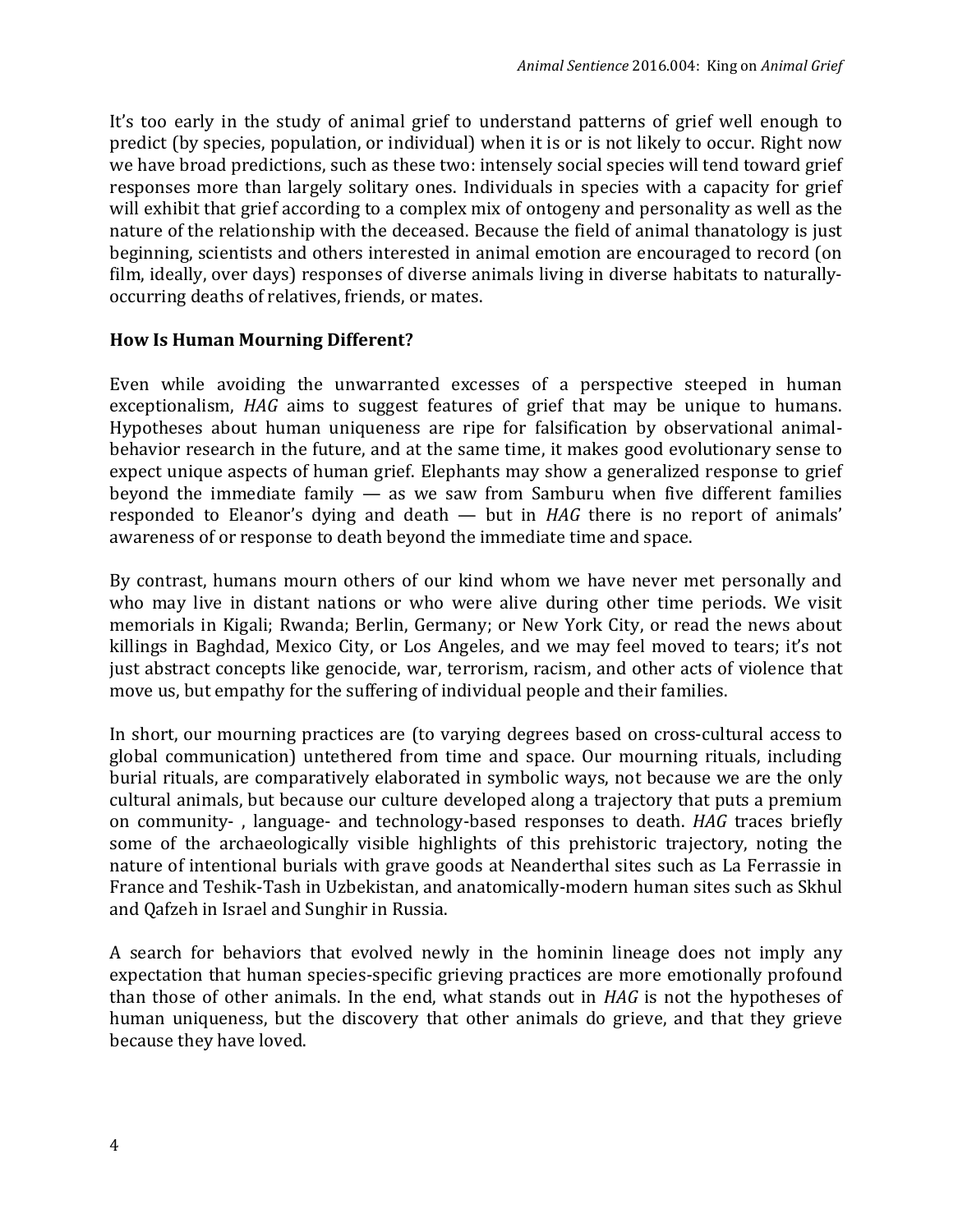### **Why Grief Studies Matter for How We Treat Animals**

Explicitly and implicitly, *HAG* takes up the question of how a deeper understanding of animal love and grief may enable us to work more effectively for animal welfare. Allowing surviving individuals quiet time with the bodies of their relatives, mates, or friends who have just died — as Harper was allowed immediately after Kohl's death — is a practice that is increasingly adopted by people in sanctuaries, small farms, zoos, veterinary practices, and indeed in private homes. We may offer grieving animals the compassion and dignity they deserve as they choose whether to visibly express any emotions they may feel about their loss.

As the grief stories unfold in *HAG,* readers may find themselves thinking anew about the way our society treats animals: about the cows on factory farms who are forcibly and repeatedly separated from their calves, some of those calves taken to slaughter; about the whales and dolphins captured for consumption or entertainment theme parks, either slaughtered in sight of their families or separated from those families; about elephants or lions killed by poachers in East Africa or made to perform in American circuses; and about apes and monkeys kept in U.S. laboratories and forced to undergo invasive biomedical procedures or maternal-deprivation experiments, sometimes ending in death. The rippling effects of these traumas are extensive and may involve grief reactions in numerous animals even beyond the suffering of those individuals most directly targeted.

Opening our minds to the love and grief experienced by other animals may become a source of comfort in our own lives: it is on this reflective note that *HAG* concludes. In concert with many other books, articles, and essays, *HAG* asks all of us to think about the consequences of the knowledge that we share the planet with other animals who experience joys and sorrows that stem from intimate connections with others. That knowledge may become action when, on a local scale, we help our grieving animal companions and when, on a global scale, we work to reduce anthropogenic acts that bring grief to other animals in captivity and in the wild.

### **References**

King, B. J. (2013). *How animals grieve*. University of Chicago Press.

**Editorial Note:** Multiple invited reviews of this book will be appearing in upcoming issues of *Animal Sentience*, together with the author's Response.]

**Multiple Book Review**: *Animal Sentience* publishes [multiple reviews](http://users.ecs.soton.ac.uk/harnad/Temp/Kata/bbs.editorial.html) of selected books whose Précis is published in the journal along with the reviews and the author's response(s). Most of the multiple book reviews are invited individually by the Editor but freely submitted reviews of the selected books whose Précis has appeared can also be considered for publication. Books can also be nominated and reviewers can be proposed by writing to the Editor. **Instructions:** <http://animalstudiesrepository.org/animsent/guidelines.html>